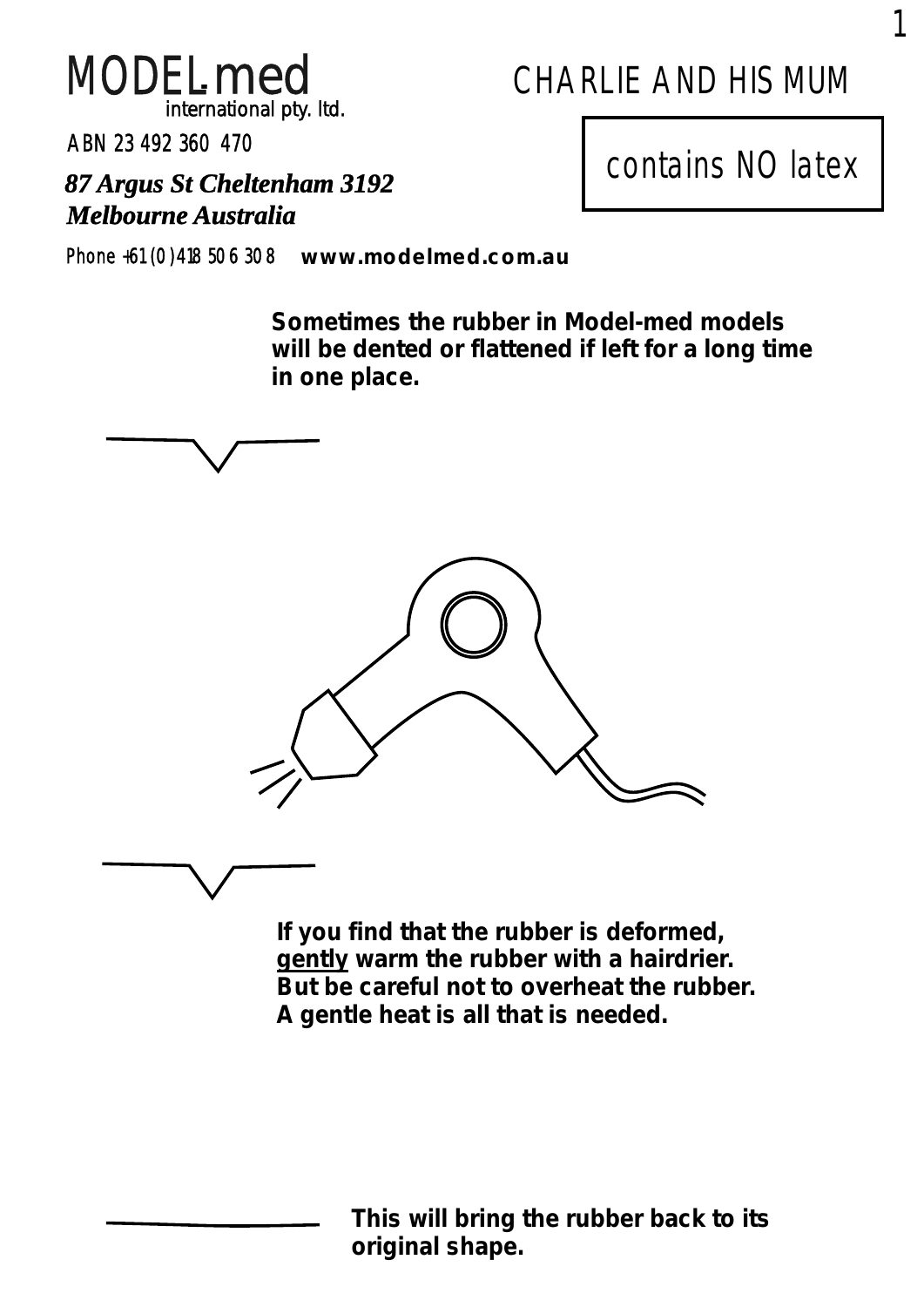## MODEL*med international pty. ltd.*

#### ABN 23 492 360 470

## *Melbourne Australia 87 Argus St Cheltenham 3192*

#### Phone +61 (0)418 506 308

**www.modelmed.com.au**

## "Charlie" Obstetric Trainer Care and Handling Instructions.

Congratulations on your purchase of the "Charlie" Obstetric Trainer. If you follow one simple rule you shouldn't have any problems. That rule is:-

## **Treat the model as you would treat a person.**

That is:-

#### **1. Only use water-based lubricants**.

Any standard water-based lubricant will work on the synthetic skin. Do not use oils, vaseline, petroleum jelly etc. Something like K-Y Jelly or its equivalent works best. **Never use the Trainer without using lubrication.**

#### **2. Be Gentle.**

When pulling a cervix over Charlie's head, and when inserting Charlie's head into the birth canal, be gentle.

#### **3. Clean Charlie and his mum immediately after use.**

After use, you can clean Charlie's head, the cervixes, and Charlie's mum with warm soapy water. Then pat dry with a towel, not a tissue. The synthetic flesh can feel slightly tacky, and sometimes a stubborn dirty mark can be picked up. Use a small amount of the special cleaning fluid with a clean white rag to remove the mark. Then re-wash as before with the soapy water. If you have a very stubborn mark a bit of kerosene on a clean cloth can be used to remove it. Then re-wash with soapy warm water, then pat dry.

#### **4. Sprinkle with a little talcum powder.**

When the models are dry you can dust them with a little talc to remove the tacky feel from the synthetic flesh, and to reduce the possibility of picking up dust and dirt.

## **5. Be careful with sharp objects, including fingernails.**

You can damage the models if you use anything sharp on them, including long fingernails.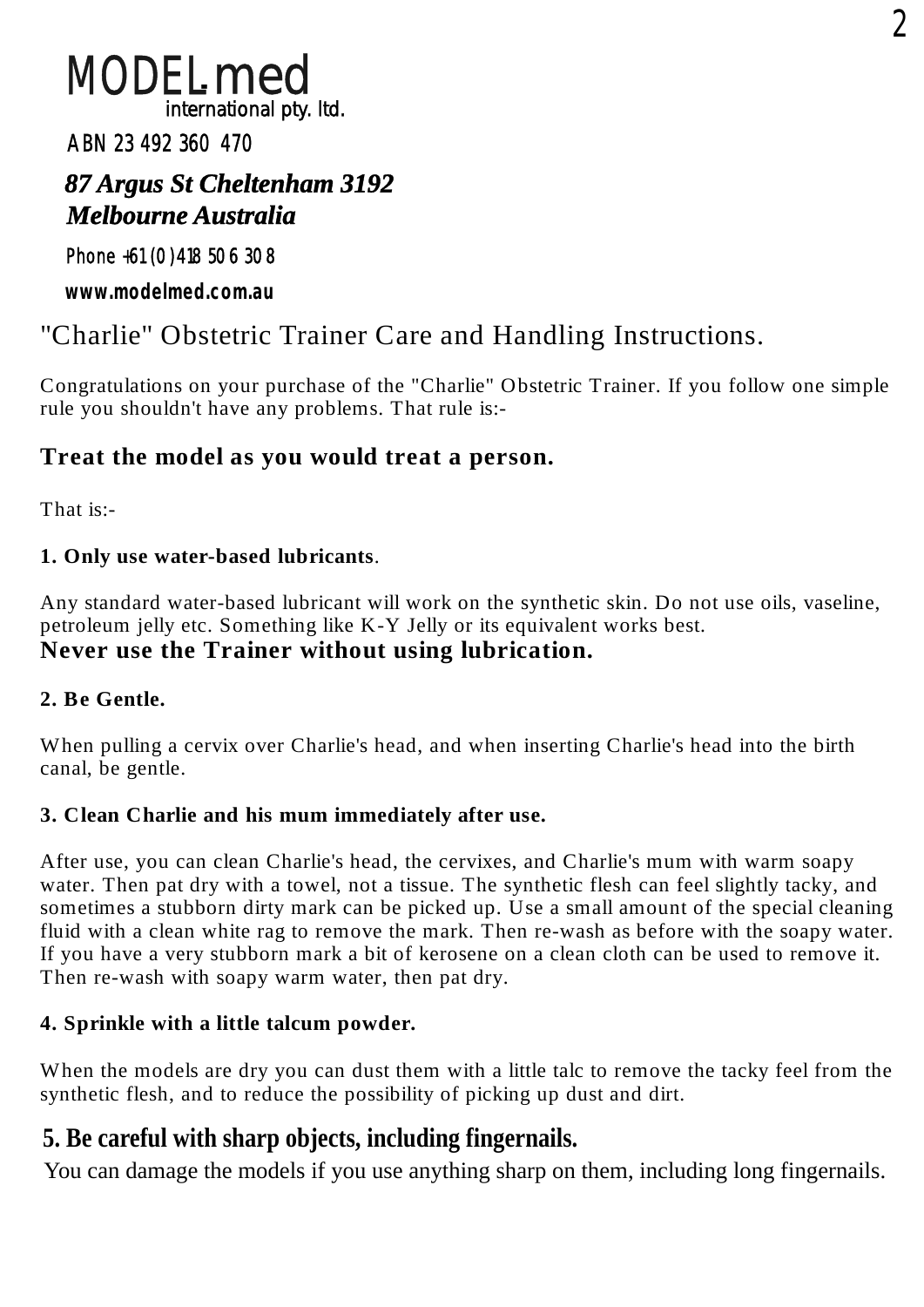## **How to use the "Charlie" Obstetric Trainer.**

Having removed Charlie's mum from the box you will find two "G" clamps. You can use these to fasten the model to the table.

Choosing one of the cervixes, place it on Charlie's head like a cap. Simply by choosing where to place it on his head you can choose how the head appears through the cervix. Without using any lubricant gently begin stretching the cervix over Charlie's head until it is dilated by the desired amount. ( If you use lubricant on his head the cervix will slip back instead of dilating.)

Now apply a liberal amount of water-based lubricant around the cervix and to the inside of the birth canal.

Place Charlie's head at the opening at the back of the model and gently push until it is fully inserted.







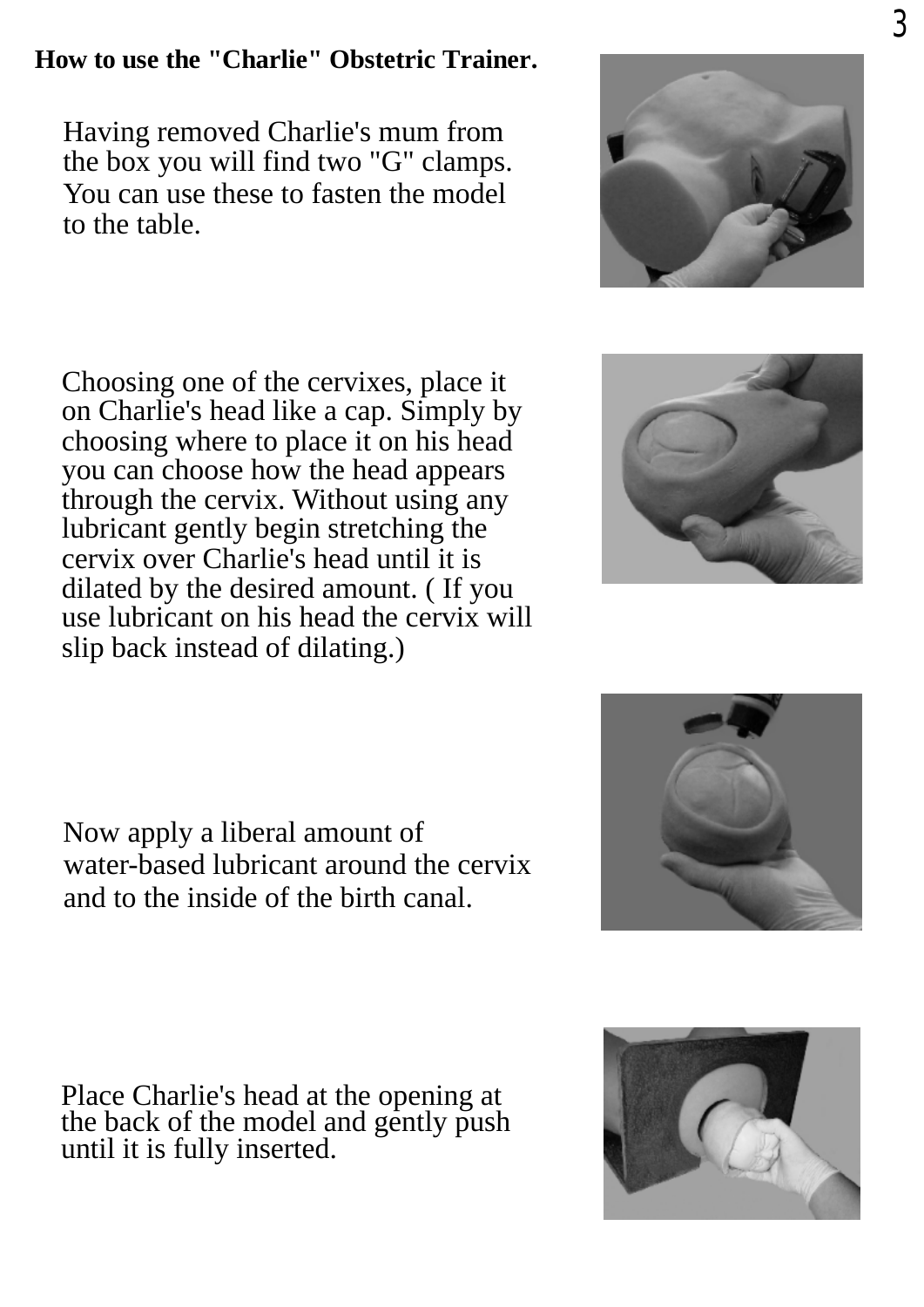

To remove the Charlie head, lubricate your hand and slide it inside the top of the birth canal at the rear of the model. Gently cup it over the front of the head and cervix and pull them firmly backwards and out.